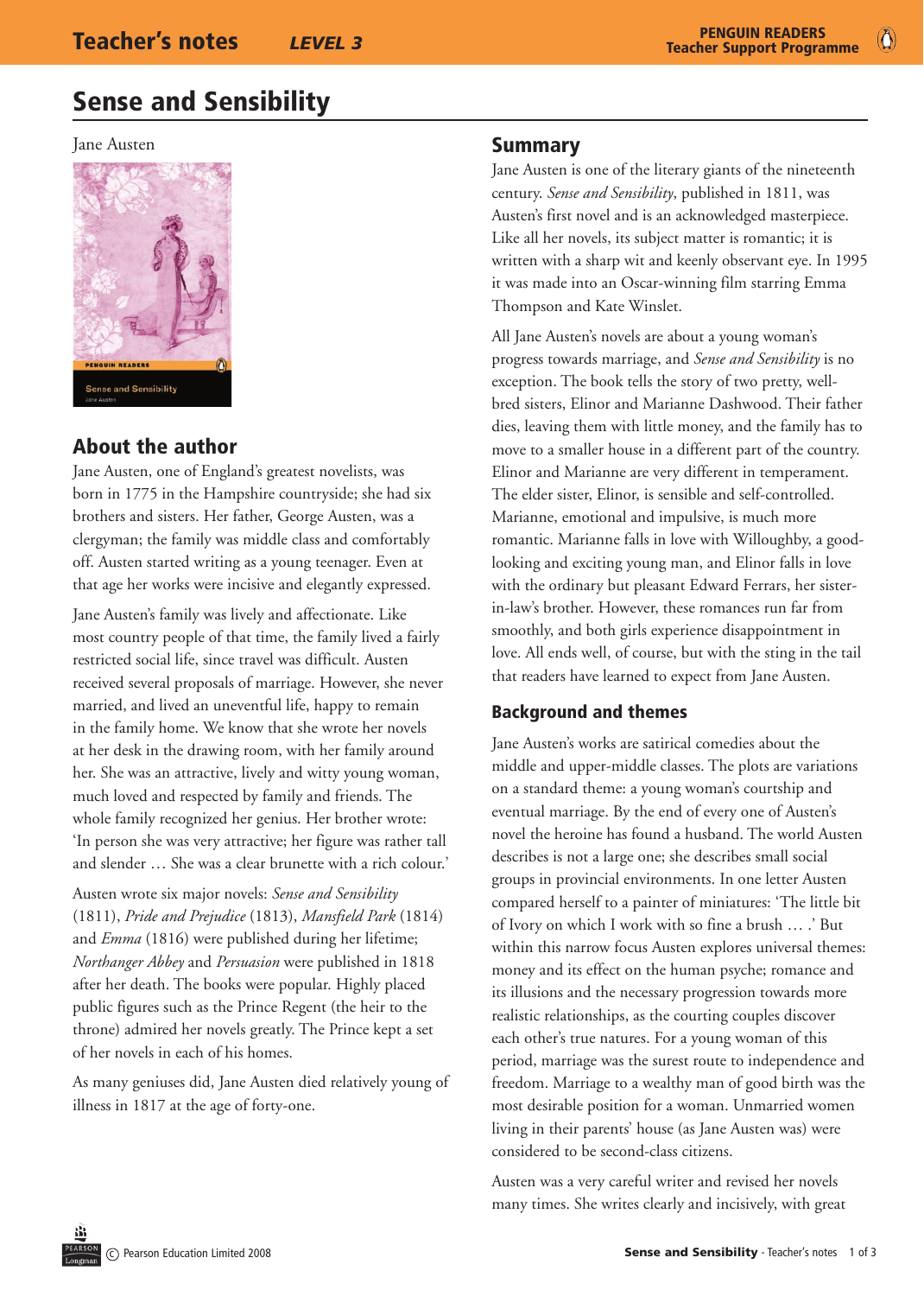# Sense and Sensibility

wit. Few writers combine this, as she does, with needlesharp observation of human behaviour. The stories flow and are easy to read; she needs only a few words to bring the characters to life. Her dialogue is unequalled.

*Sense and Sensibility* is, above all, a study of character. As the title suggests, one sister, Elinor, embodies 'sense' – self-control, careful thought, and the ability to accept gracefully the trials of life. The other sister, Marianne, embodies 'sensibility' – 'sensibility' here has the oldfashioned meaning of the capacity for feeling, often too much.

In Austen's novel, 'sense' triumphs over 'sensibility'. There is symmetry in the story. Both sisters fall in love and both are disappointed in love. But one bears her disappointment bravely while the other is hysterical and self-absorbed. Whom do we admire? Elinor, of course, who, although she is loving and sensitive, is also selfcontained. In this respect, Elinor is typical of Austen's heroines, and the type of woman Jane Austen most admired.

Another theme that weaves through the novel is money, the need for it, and its effect on people. Austen accepts that a certain amount of money is necessary for happiness and the respect of one's peers. But she is scathing in her condemnation of greed and meanness. Her portraits of John and Fanny Dashwood and Mrs Ferrars (Fanny's mother) are savagely witty; one does not forget them.

# Discussion activities

#### Chapter 1, pages 1–3 Before reading

**1 Discuss:** Talk about the title of the book. Give students these definitions of 'sense' and 'sensibility':

*Sense: intelligence about how you live your life Sensibility: having strong feelings, often feeling too much* Put students in small groups. Have them look at the front cover of the book and discuss these questions:

- *• What can you see in the picture?*
- *• Why do you think the title of the book is 'Sense and Sensibility'?*
- *• What do you think the story is about?*

# After reading

2 **Discuss:** Talk about the characters. Have students discuss what they can learn about the following characters: John Dashwood, Fanny Dashwood and Elinor Dashwood. Ask them to find a description of each character in the book.

- **3 Artwork:** Draw a family tree.
	- Write 'The first marriage of Mr Dashwood' and 'The second marriage of Mr Dashwood' next to each other on the board. Draw two diagrams for the family trees, and ask some students to come to the front and fill them in with the names of the Dashwood family members. Then put students in small groups, and have them draw their own family trees (if this is a sensitive issue to some students, you could ask them to draw their future family trees). Have each student describe and talk about their family trees in groups.

# Chapter 2, pages 4–5 Before reading

- **4 Guess:** Imagine what the Dashwoods' new life is like. Recap what was going on in Chapter 1 by asking the students some questions. Then have students work in small groups to imagine the new life of the Dashwoods in Devon. Have them discuss using the following questions:
	- *• How big do you think their new house is?*
	- *• How old do you think Sir John Middleton is?*
	- *• What do you think he is like?*
	- *• Do you think they will find new friends there?*
	- *• Do you think they will be happy or unhappy there?*
	- *• The title of the chapter is 'An Invitation to Dinner'. Who invites whom? What do you think?*

## After reading

**5** Guess: Predict the storyline.

Go over the following characters with their age: Mrs Dashwood (40), Elinor (19), Marianne (16) and Colonel Brandon (35). Ask students what they think will happen later in the book.

*Which of these things do you think will come true? Say why/why not.*

- *1. Elinor and Colonel Brandon will marry.*
- *2. Marianne and Colonel Brandon will marry.*
- *3. Mrs Dashwood and Colonel Brandon will marry.*
- *4. Colonel Brandon will not marry anyone.*

#### Chapter 3, pages 5–10 After reading

- **6 Pair work:** Talk about Marianne and Elinor. Put students into pairs. Have them discuss the following questions. When they are ready, ask some pairs to share their answers with the rest of the class.
	- *• How does Marianne show that she is not very sensible?*
	- *• How does Elinor show that she is sensible?*
- **7 Discuss:** Personalise the situation.

Remind students that Marianne does not try to keep her feelings a secret. Have students imagine that they are in love. Ask them if they would act like Marianne or try to be calm and hide their feelings. Students could work in pairs or small groups.